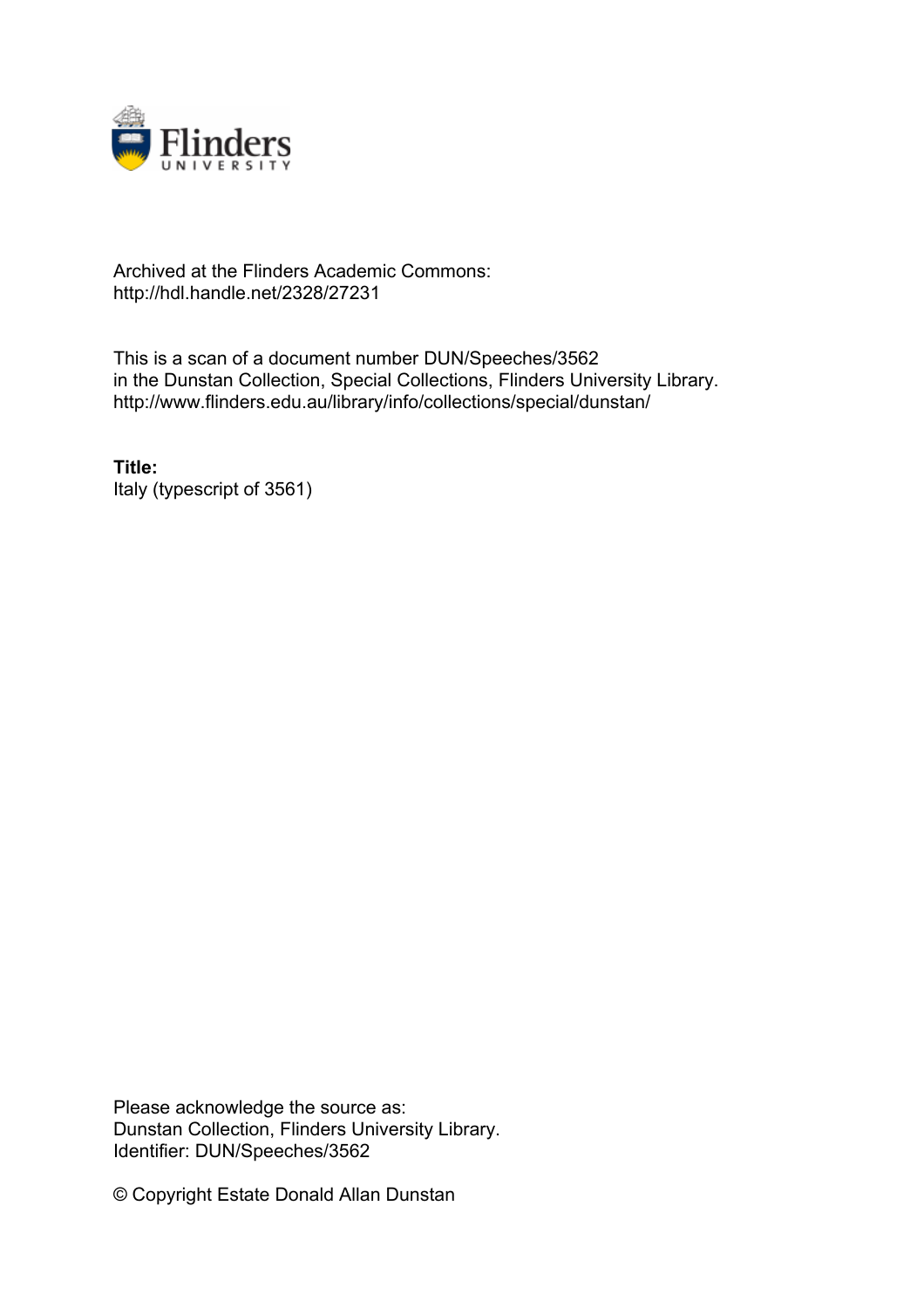## ITALY Don Dunstan.

Italy is that country, more than any other, with which the English traveller has fallen in love, and conducted a long and rewarding love affair. For she is a mistress of constant fascination and infinite variety.

The prime source of inspiration and attractionwas, of course, that Italy was the home of much of Greek civilisation and of the Roman Empire. Latin was the lingua franca of Europe for much of its history, and the basis of education for the literate English until well into this century. All English scholars grew to know the structure of their own language through the laborious hours they had spent on Latin grammar, and few were the English poets essayists or speech-makers whose works did not include "classical" references to the literature of Rome.

Drawn by what Italy had been, the English traveller was theen entrance by what it had become- an extraordinary mixture of races cultures and outlooks. living in towns set in a picture sque landscape, and where each site has so much of historical importance that years of exploring the past do not exhaust the possibilities of continuing interest and fascination even within one small region.

For Italian architecture is still dominated by the majority of buildings, which celebrate the past. To the uninitiate Italian towns have a constant appearance of decay. In Spoleto, the very beautiful site of Gian-Sarlo Menotti's Festival of Two Worlds. I came upon a house whose walls had been newly rendered and painted. It looked not only incongruous but ugly. The houses where some stucco had peeled, where the walls were discoloured, where the pink or ochre or chrome had become mattled and striated by the weather had come to lookcorrect and lovely to an eye by then adjusted to the Italian to wnscape.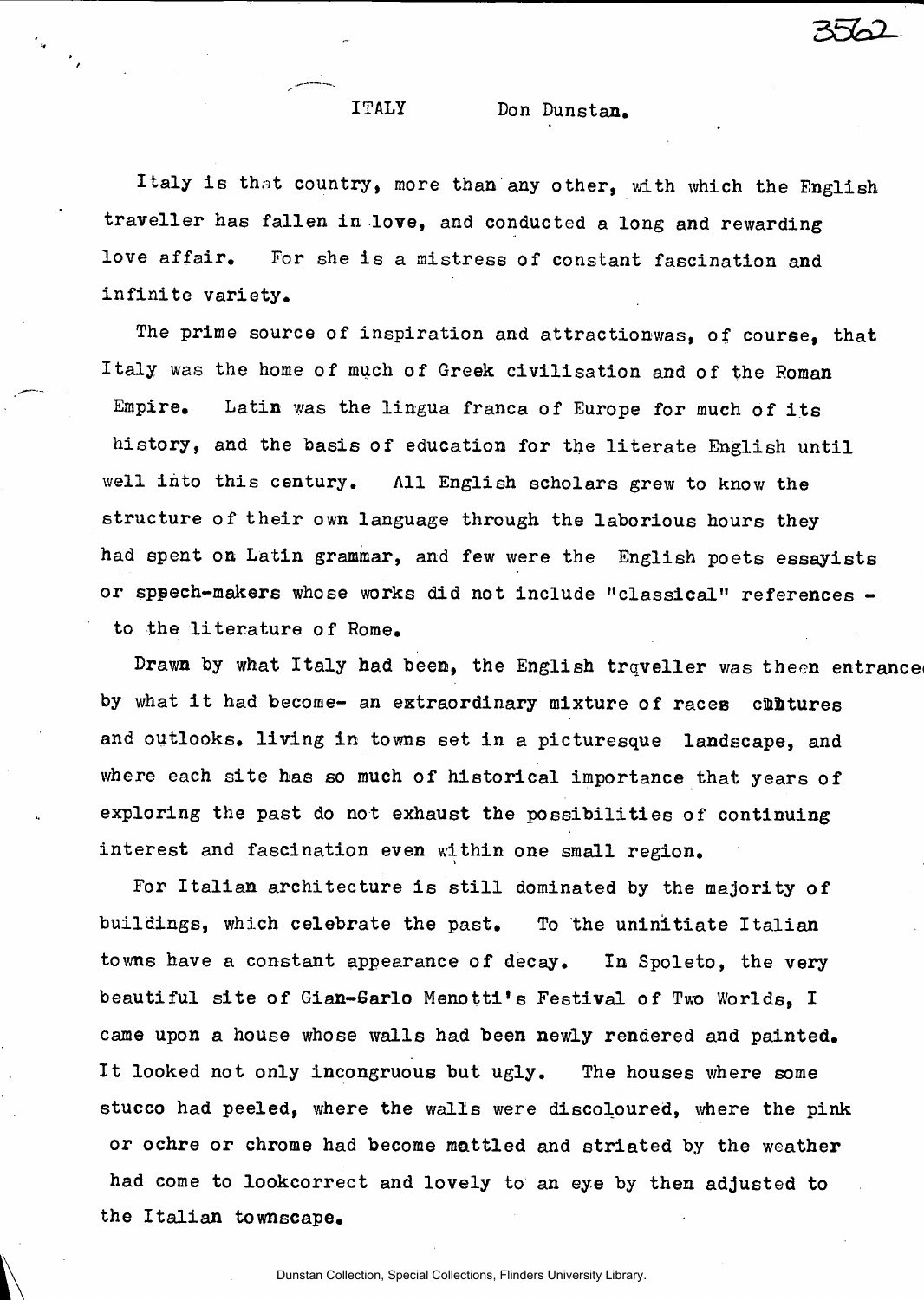The discoloured, and at times seemingly crumbling walls form a layer of what Italy, for the curious, must always be - a palimpsest. Get behind that layerr a new vision, a further historical reference, another facet of a process or topic will appear. Wandering with Shirley Hazzard through Napoli, we stopped in a little piazza. "That," said Shirley, pointing to a little building angled in the corner, "is where Tasso lived and wrote, but if we explore the cellars and foundations underneath we will find the remains of the theatre where Nero sang." Seated with her and her husband Francis Steegmuller on the Monter San Michele in Capri, I had them tell over for me what had happened there. Owned by the Lennox-Boyd family this hillock in he centre of Capri is now laid out in terraced garden walks where we gathered wild cyclamen, and where the terraces were formed in Roman times under the directions of astrologers - probably those of Tiberius. It is crowned by the remains of fortifications, not yet excavated gy archeologists, and where there were forts in medieval timesand under the Normans and Spanish and French, all on the site of a Roman villa of importance. On francis' birthday we sat in the little ristorante near the Arco Naturale- a natural arch of rock high on the southern cliffs of Capri - after inspecting the kitchen in the cave behind hung with mementoes of Norman Douglas, whose favourite eating place it had been. We could eat welland look across the staits to AAmalfi, watching the Neapolitan smugglers plying their ancient trade. And these scenes constantly repeat. Eating pasta with my Professoressa of Italian on the terrace of her lovely house above Tuoro, whence one has a wide view over Lake Trasimeno, she pointed out that the rise behind the house is called

Dunstan Collection, Special Collections, Flinders University Library.

**2** 

المناسبة والمحال

 $\mathcal{C}_{\mathcal{A}^{\mathcal{A}}}$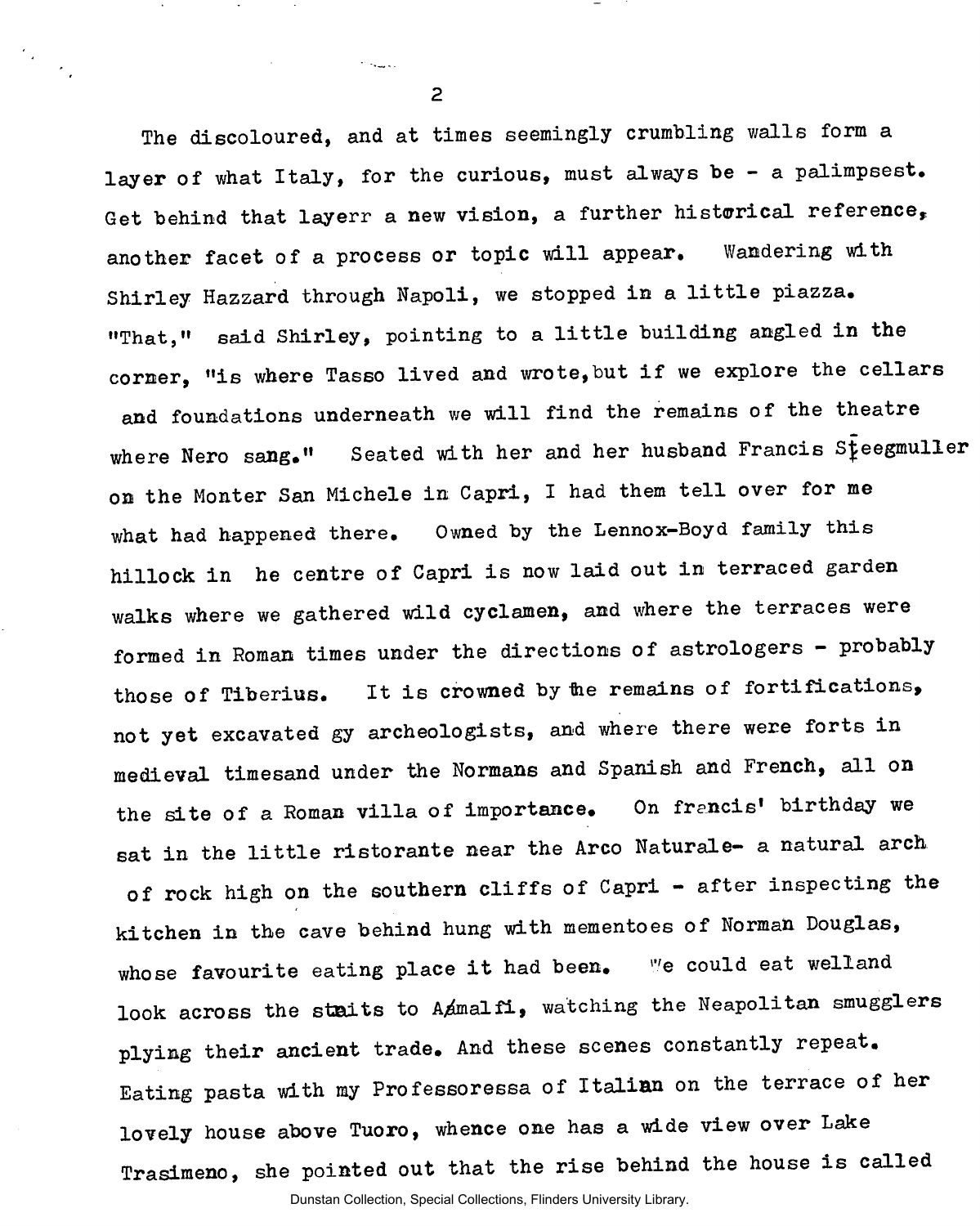"Hanniba l's Tent" and was where Hannibal had his command post for the battle which destroyed the Roman army. He had encamped on rising ground to the north of the lake, concealed by mist, and when the Romans, unaware of his exact whereabouts, marched along the shore he caught them between two arms of hills which run down to the lake, cut off both advance and retreat, and used the shock of his attack down the hillside to push the enemy into the lake where thousands were drowned.

But while the original attraction for the English in the past has been to the roots of Latin culture Italy becomes instantly attractive because of the vividness, colur and variety of its subsequent history - of its constantly changing warring states and dynasties; as the seat of/Renaisance/learning after the intellectual waste of the middle ages, as the centre of trade in Venice, of learning and art in Firenze and of the papacy and its temporal power in Rome.

And again, culturally, one finds the quality of the palimpsest in Italy. For with all the overlap of different dominant groups and cultures, underneath the original population retains its habits and customs, often only paying lip service to imposed forms. Carlo Levi wrote one of the most enthralling works of modern Italian literature "Cristo SiE Fermato A Eboli" ("Christ stopped at Eb&li.") Levi an anti-fascist and obviously of Jewish descent, was a painter and author with a degree in medicine, and was sent, under Mussolini, to a tiny southern Italian townwhere he was confined, not allowed to leave and required to report daily to the Carabinieri . His book is an account of his life there and recounts the stubborn, patient life of the southerners, imports imports imports to centuries, Dunstan Collection, Special Collections, Flinders University Library.

 $\overline{3}$ 

 $\mathcal{F}_{\mathbf{z}}$  .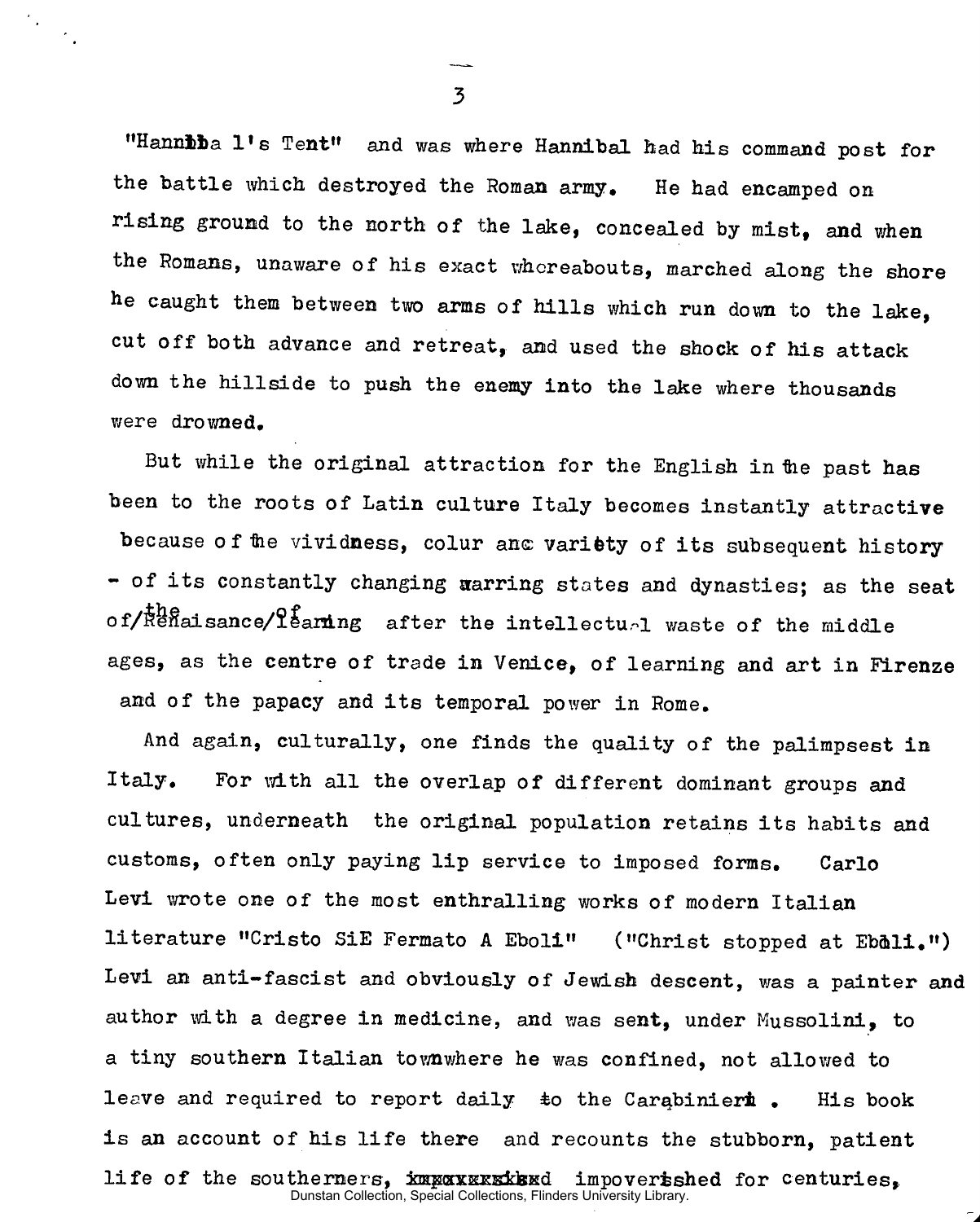of their retention of and dominance by pre-Christian superstition and animismand that Greek and Roman, Goth,Lombard,Norman Spaniard Moor, Austrian and French, and now northern Italin overlordship had made no difference to the essential life belief: and habit of the locals, Christ, and any other purveyor of new doctrine, had stopped at Eboli - a town some distance away, and had never conquered the minds of these people. Brigandage remained a strong force because it was against the authoritieswhose forms had to be given token obedience.

In the South generally one can see the influence of the fact that on the coast at least, this was Magna Grecia - the greater Greece where today one can find at Paestum enormous Greek temples in a better state of preservation ( and of mueh earlier date,) than those on the acropolis in Athens. In little Trattoria in Nap&li I said to my son"Have you ever seen that youth before?" "Yes," he said "on the frieze in Paestum. He's and exact copy."

But it's not only in the south that the old ways REANMANTEMAL. In Gubbio, a little medieval twon famous for its ppttery, the annual ceremony of the Ceri has been celebrated since Etruscan, pre-Roman tiies. The Romans were there  $\phi$  theatre in the summer draws large crowds at Gubbio's Roman theatre  $-$  but made no difference to the ceremony ofobviously Priapic origin. Three teams carry large wooden phallic symbols on heavy frames in a race through the narrow streets of the town and up the mountainside. They cannot pass- the race is decided by the final distance between them. Today the ceremony is nominally a Christian one - it has no significance in Christain doctrine but the Church has sanctified it by putting naming the

4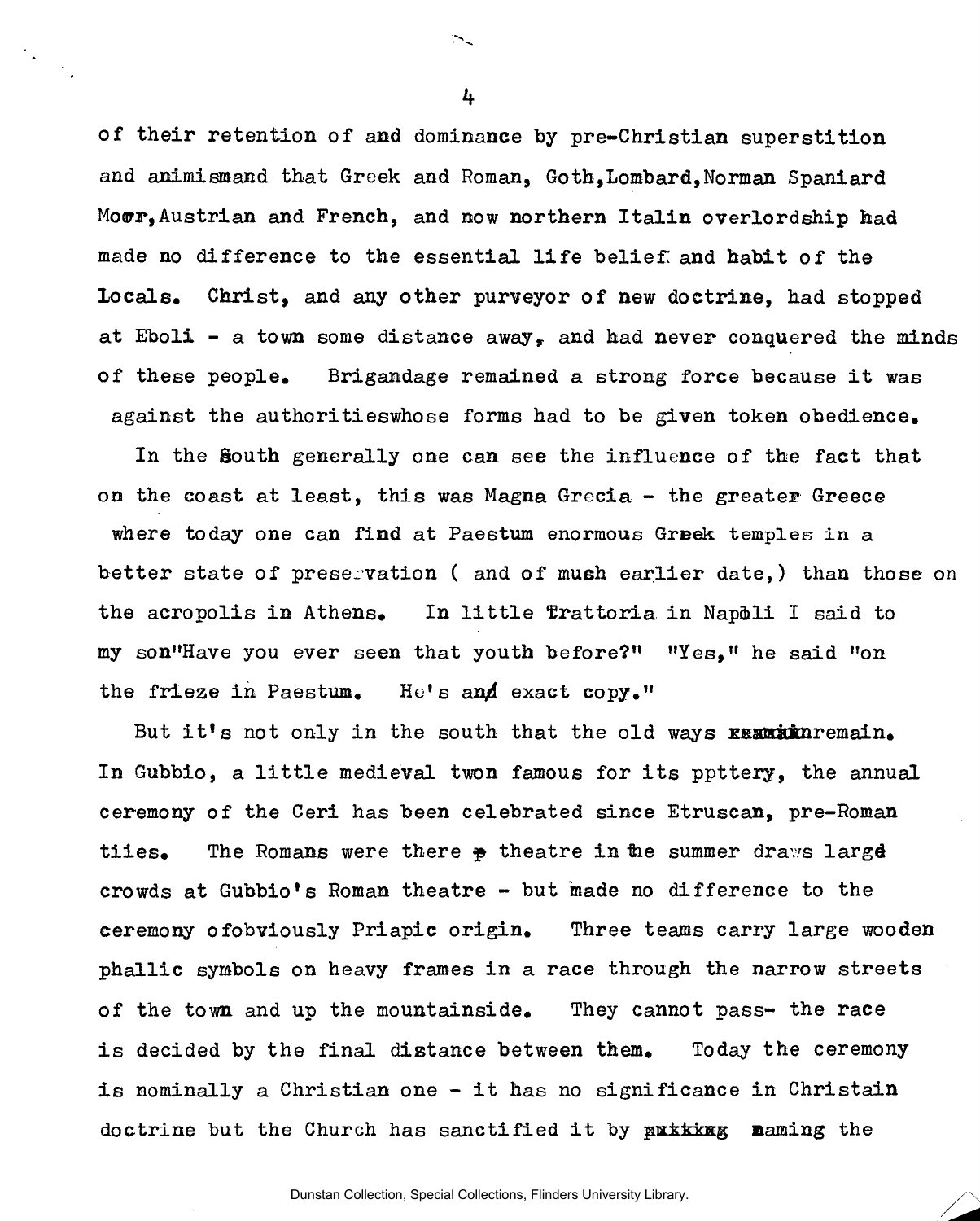teams after saints and putting the image of the apprpriate saint atop each phallus!

In Italy it is less regional than parochial loyalties which are basis of community strengths. Beneath the distinctions between northerners and southerners, (who tend to regard one another as being of different nations and peoples) lie a whole series of differences in custom and language as between small localities within the same province. In Napoli most bookshopsdisplay dictionaries of Neapolitan to Italian and vice-versa, and Australians of Sicilian descent who spoke what they considered Italian at home had great difficulties in learning standard Italian at the University for Foreigners in Perugia. And at that University professors were puzzled to translate a sign I reported to them as displayed outside a food shop in the main piazza of Norcia, also an Umbrian town "Arrivatu lo pangiu frescu" which turned out to be loval patois for "E arrivato il pane fesco" "fresh bread has come." For most Italisn the Venetian dialect is completely unintelligible containing as it does an x which does not exist in standard Italian at all, and even the Tuscans, (for Tuscany is to Italian what Oxford is to English,) confuse others by frequently substituting an aspirate in place an initial hard  $c$ so "casa" becomes "hasa." So the unwary traveller, with his few phrases carefully learnt from his guid-book can find himself at sea and unable to communicate. What is more, the intial impression that many gain that Italian is an easy language is quite false. Let me deatil just a few problems. The Italians rarely use the second person; "tu" is used only for close family, very close friends, and small children. Otherwise one uses for "you" the third person singular feminie for Dunstan m Collection, which Special is treate Collections, Flinders d as University a "formal Library. " second person.

**5** 

 $\mathcal{C}_{\bullet}$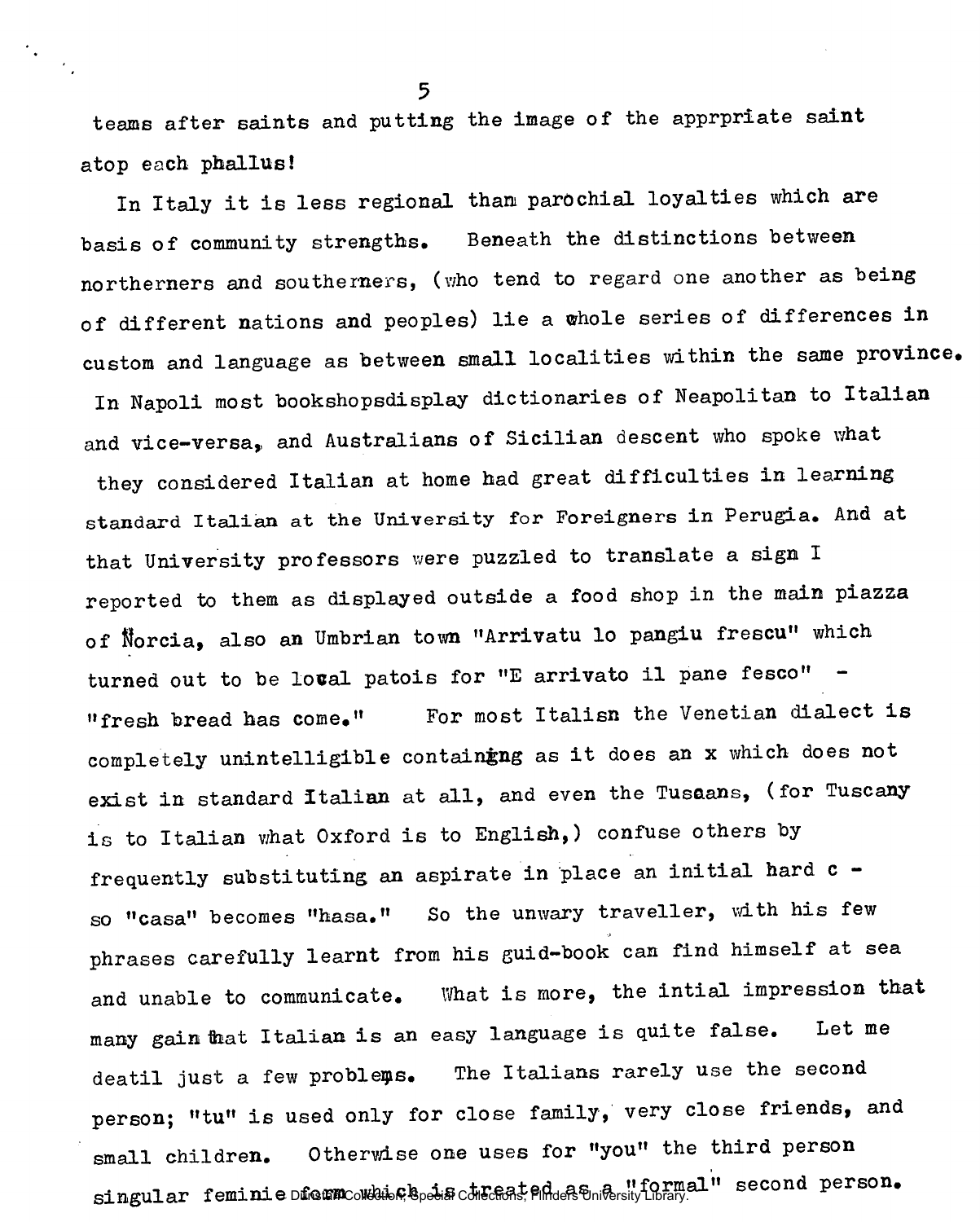So if you go into a shop to ask whether they sell postcards you must say (literally) "Does she sell postaards here?" When you add to these little quirks of polite customthat in Italian the subjunctive modd is alive and well, that the tense system of the verbs is much more complex than are English tenses and that prepositions do not have the rreasonably precise meanigns which they have in Latin or other Latin-derived languages but merely indica e a relationship between works so that you have to learn their use in any particular case lartely by experience, you begin to get the picture. For instance "da" is a preposition usually implying agency or method. (It has also, in context, the same meaning as the French "cez" , and at other times means "from"  $e_{\bullet}g_{\bullet}$  he is from Perugia - one says "da Perugia,") But when I said t o a maid in a hotel to whom I was handing laundry "Si deve lavare questa roba da mano" "One must wash these things by hand" she smiled politely and said "Scusi signore - a mano." In that context one uses "a" (generally implying "to" or "at".) And don't make the assumptionthat because a word is of Latin derivation it will have the asme meaning in Ita lian as its counterpart in English. "Educato" does notmean "educated" in our sense - it means "well brought up, properly meared." "Occasione" means "bargain" and "indidente" means "accident." And a young friend of mine wishing to tell his companion that she had seemed despondent was in great trouble when he saild "Mi sembrava tanto disponibile" which means "You seemed to me so available."

And if the language seems confusing it is nothing to one's encounters with officialdom. The Italians have made of bureaucratic red tape and inefficiency a high-art form, probably not excelled anywhere in th wride ce by tenda Dunstan Collection, Special Collections, Flinders University Library.

6

 $\mathbb{Z}^2$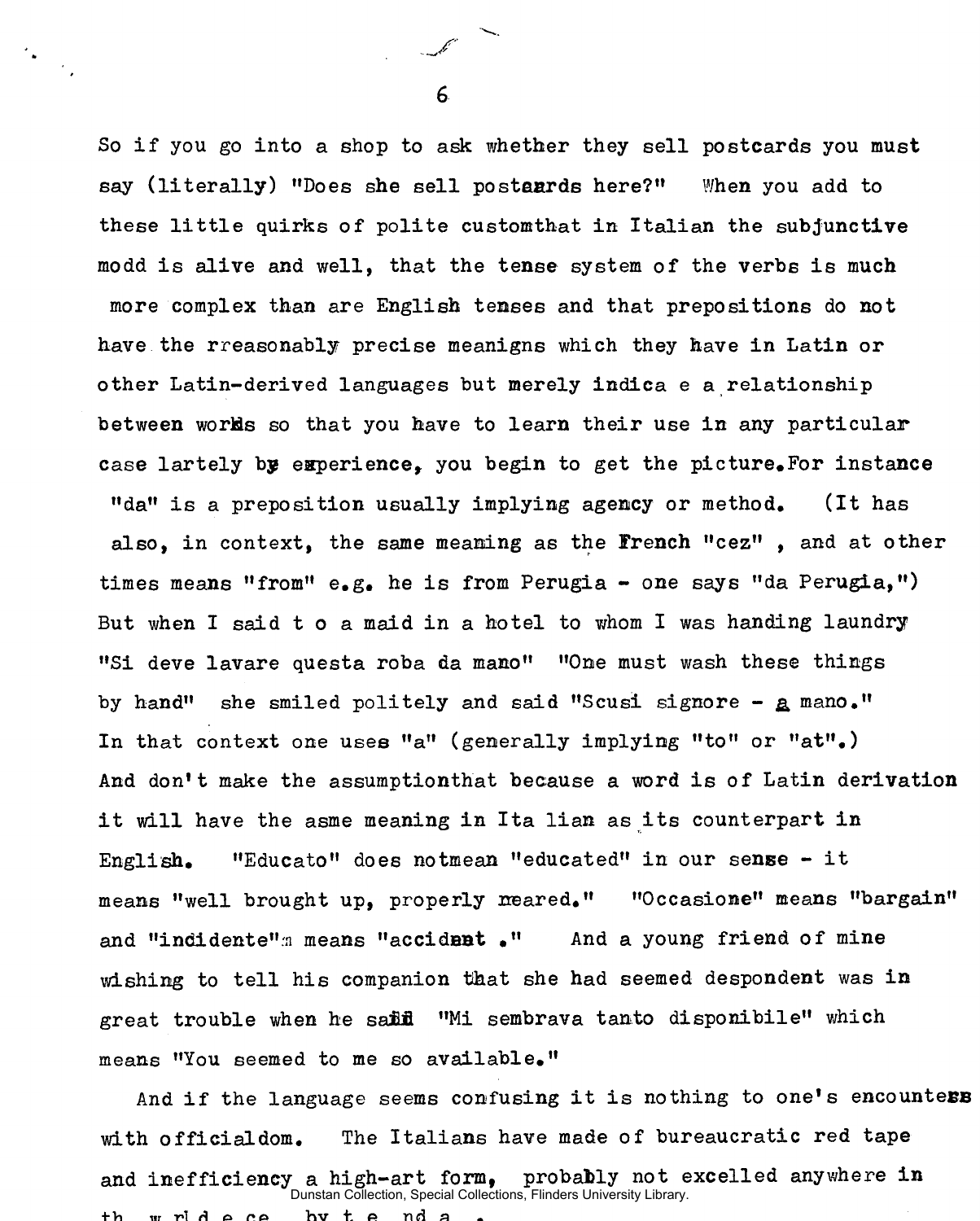Although Italians are masters of modern machinery design and their banks are well equipped, the human systems do not match / the machinery. It took two hours to get onto my accountant from Italy and get him to transmit funds by telex to Rome. But it was another ten days before the bank would disgorge the frunds in Rome. The Italian public service is ackowledged to contain a number of "enti unutili" - "useless intstitutions." They were set up years ago to perform some useful service which is now either not needed or performed by some other agency. Their only purpose is to employ those on the staff and to fill vacancies when they occur. When they are attacked they are vigorously defended as at least provid -ing some employment. And a high manpower use can be ensuredby the grand aked old Italian custom of not having printed forms for most of the applicationsto be made to Government departments. Where do you get forms? At the tobacconist's - where else?" You must get a form with an impressed stampon it, add some postage stamps to increase the value because of inflation, (stamps are also sold at the tobacconist) and then take the form to the relevant department where it is written out by hand and where you will make your Pdinunzia" - declaration. And you will find many rules made with no seeming purpose. You cannot register your car in advance. When I tried, a week before the registration had expired, to pay the next year's registration I was told that was not possible the disc had not expired and until it had they couldn't take my money. And at concert halls and theatres there are frequently no sales of tickets or advance bookings  $-$  you must get there on the sales of tickets or advance bookings - you must get there on the night and struggle with some 600 or more other people to get a ticket before the unstan Collections, FIFNS Examples and Servised to provide

ticket before the show starts. The system seems devised to provide

7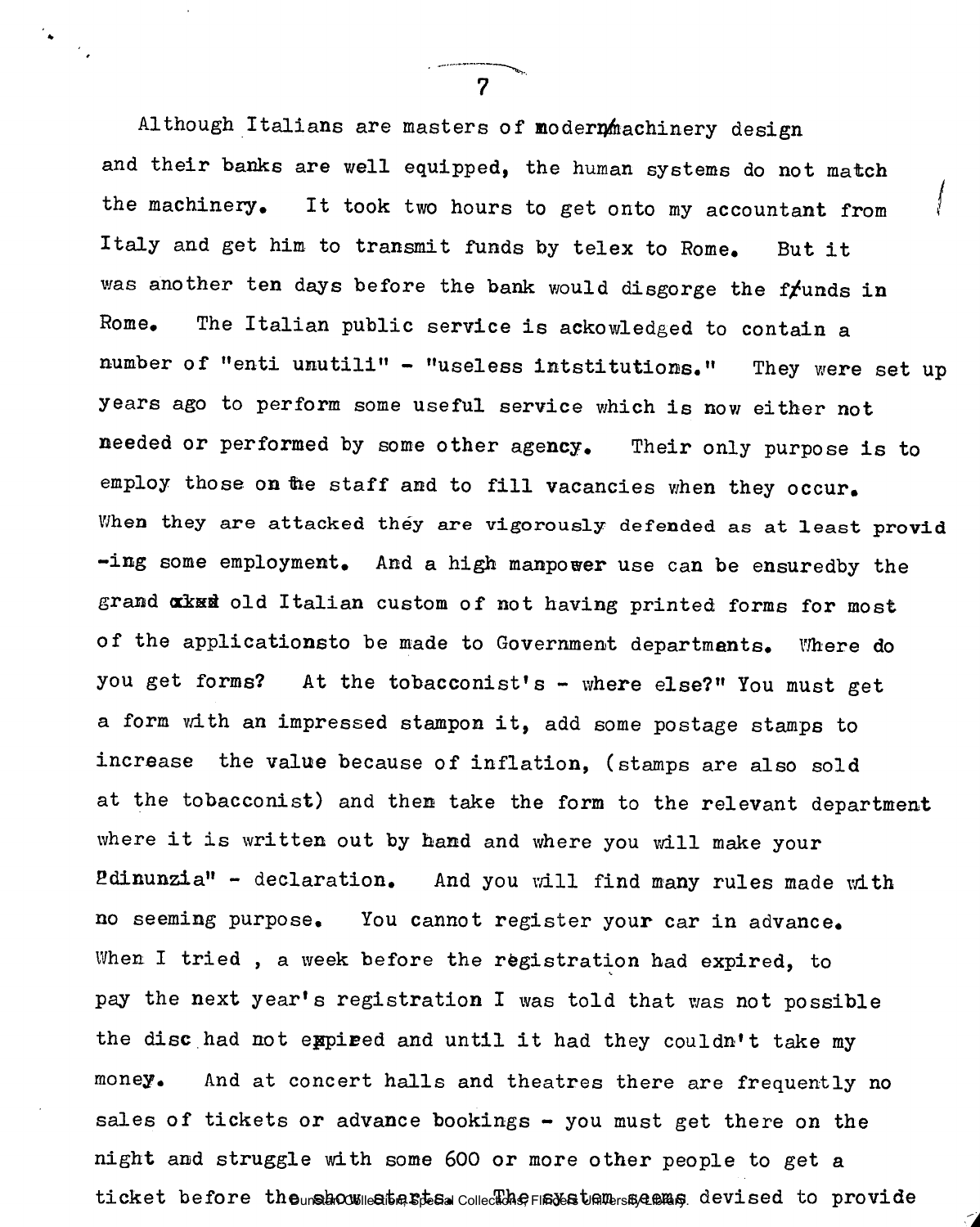the maximum possible discomfort for patrons, but Italians calmly submit-"pazienza" is an attribute essential to existence in Italy. As is nimbleness of foot - many cinemas simply sell tickets to as many patrons as come to their door  $-$ regardless of the number of seats within. You can easily find yourself standing at the back of a crowded theatre, one eye on the screen and another on anyone who may leave a seat so that you can make a dash to get it before there is some other bum on it.

And to those of us from a country where the effect of strikes is still regarded as an unusual and unlooked-for disrutpion of the supply of goods and services, Italy can be a revelation. There scipperi strikes- are a natural part of the pattern of everyday life. This week the post - next week the garbage men, the week after the railwayand petrol-station attendants. Ma pazienza, sempre la pazienza.

All the difficulties help to accustom you to a pace of life where you may enjoy the community gathering at eventide - the passeggiata where all parade, meet, show off, admire, a watch everyone else. And that is a prelude to eating in a buon ristorante the Italian food which can be of excellent quality but for which originality ceased some 200 years ago. It is curious that the explosion of interest in new food r sources and coakin g methods and styles which has occurred in most western countries has left Italy untouched. The cooking of ancient Rome or of medieval Italy has mostly been forgotten, and herbs and spices once common in Italy are now to be found no more. (I once scoured Perugia for ginger unsuccessully. In Italian the word is zenzaro - most people had never heard of it.) But while it is not these days inventive and can be predictable,

Dunstan Collection, Special Collections, Flinders University Library.

8

 $\sim 10^{11}$